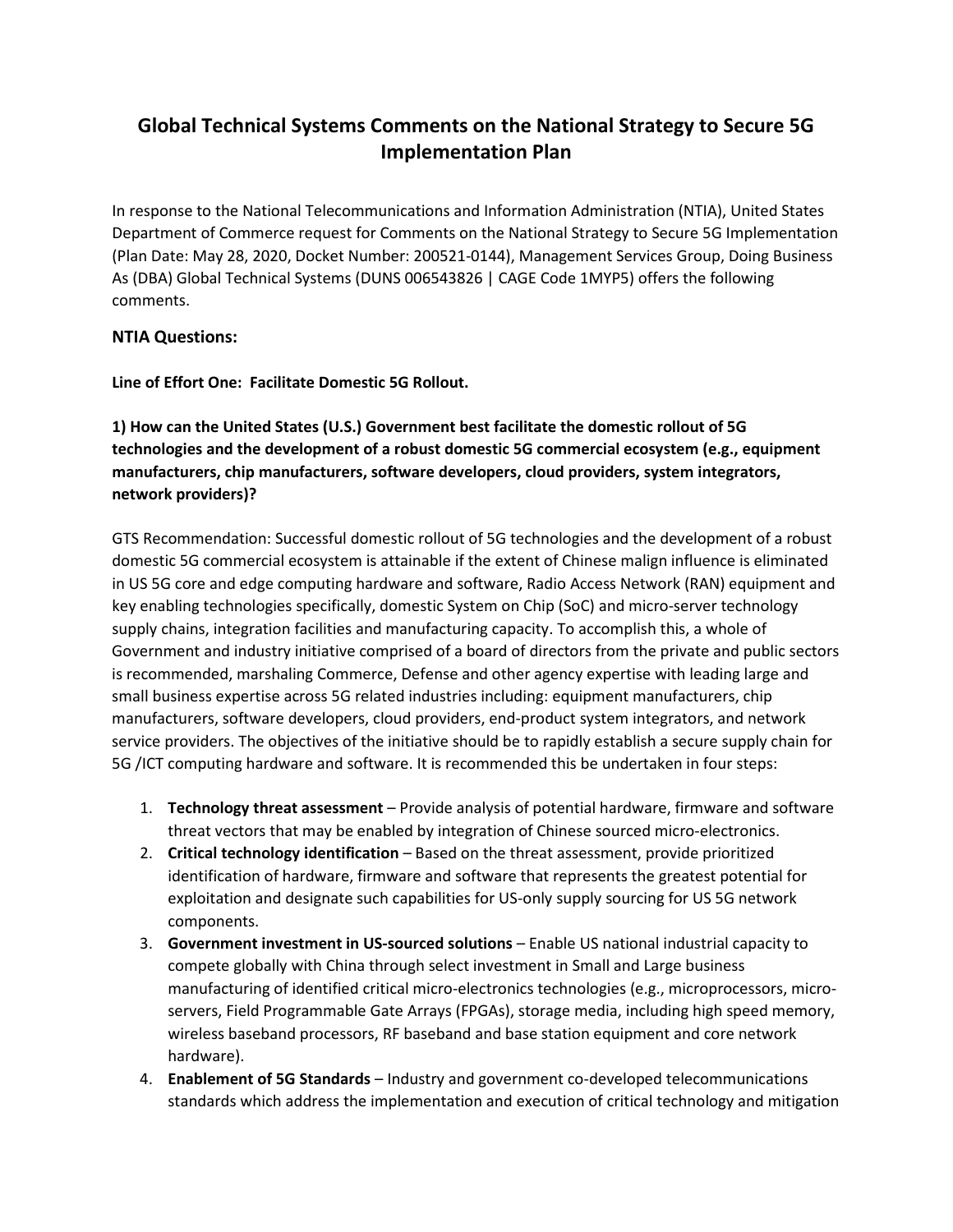of 5G threat assessment. These standards will govern the requirements needed to roll out an effective and secure 5G landscape.

It is important to understand these recommendations are provided with recognition that the Chinese micro-electronics threat goes beyond 5G vulnerabilities into existing and future government, critical infrastructure and vital commercial network ICT architectures. Thus, we provide recommendations for a whole of Government and Industry Initiative. Recognition of the scope of the problem can be found in:

- The SECURE AND TRUSTED COMMUNICATIONS NETWORKS ACT OF 2019 (Public Law 116-124) passed by Congress and signed into law on March 12, 2020
- POTUS issued Executive Orders:
	- $\circ$  EO 13873 "Securing the Information, Communications Technology and Services Supply Chain", 15 May, 2019
	- o EO 13920, "Securing the United States Bulk-Power System", May 1, 2020.

The President commits to "facilitate the accelerated development and rollout of next-generation telecommunications and information communications infrastructure here in the United States". Congress and the Administration understand the critical Information, Communications Technology (ICT) industrial base must be stimulated to bring home micro-electronics manufacture and production. But a whole of government and industry response hasn't yet been enabled! Organizations within USD R&E have progressed with their related initiatives, but adequate funding and programmatic approaches have yet to be appropriated at the scale to create a measurable impact. Without this national industrial capacity, the US will continue to be increasingly vulnerable to ICT / 5G adversary threats that place our military, intelligence, advanced technology development and critical infrastructure at risk. By undertaking these recommended steps technology threat assessment, critical technology identification, and investment in US-sourced solutions the United States will have an actionable strategy to overcome the escalating Chinese ICT threat.

## **2) How can the U.S. Government best foster and promote the research, development, testing, and evaluation of new technologies and architectures?**

GTS Recommendation: Swift action is recommended because the challenge is not static. China's share of the global micro-server market has increased dramatically in recent years due to offshoring of integration-level manufacturing activities. To address this escalating National Security emergency, two levels of response are recommended:

1. First, it is recommended that emergency funding be established to foster and promote the research, development, testing, and evaluation of new technologies and architectures, with particular emphasis on micro-electronics computing hardware form factors. While this recommended action will serve to bolster the US position regarding development of future capabilities, by itself, it is insufficient to counter China's global market dominance, insecure ICT supply chain issues and escalating vulnerabilities. Current funding for research, development, testing and evaluation to the DoD is inadequate to address the problem. Funding may be allocated from the National Spectrum Auction to a dedicated trust fund to provide for ICT/5G research, development, testing, and evaluation. These activities may be overseen by NTIA through novel, rapid and effective contracting methodologies such as Other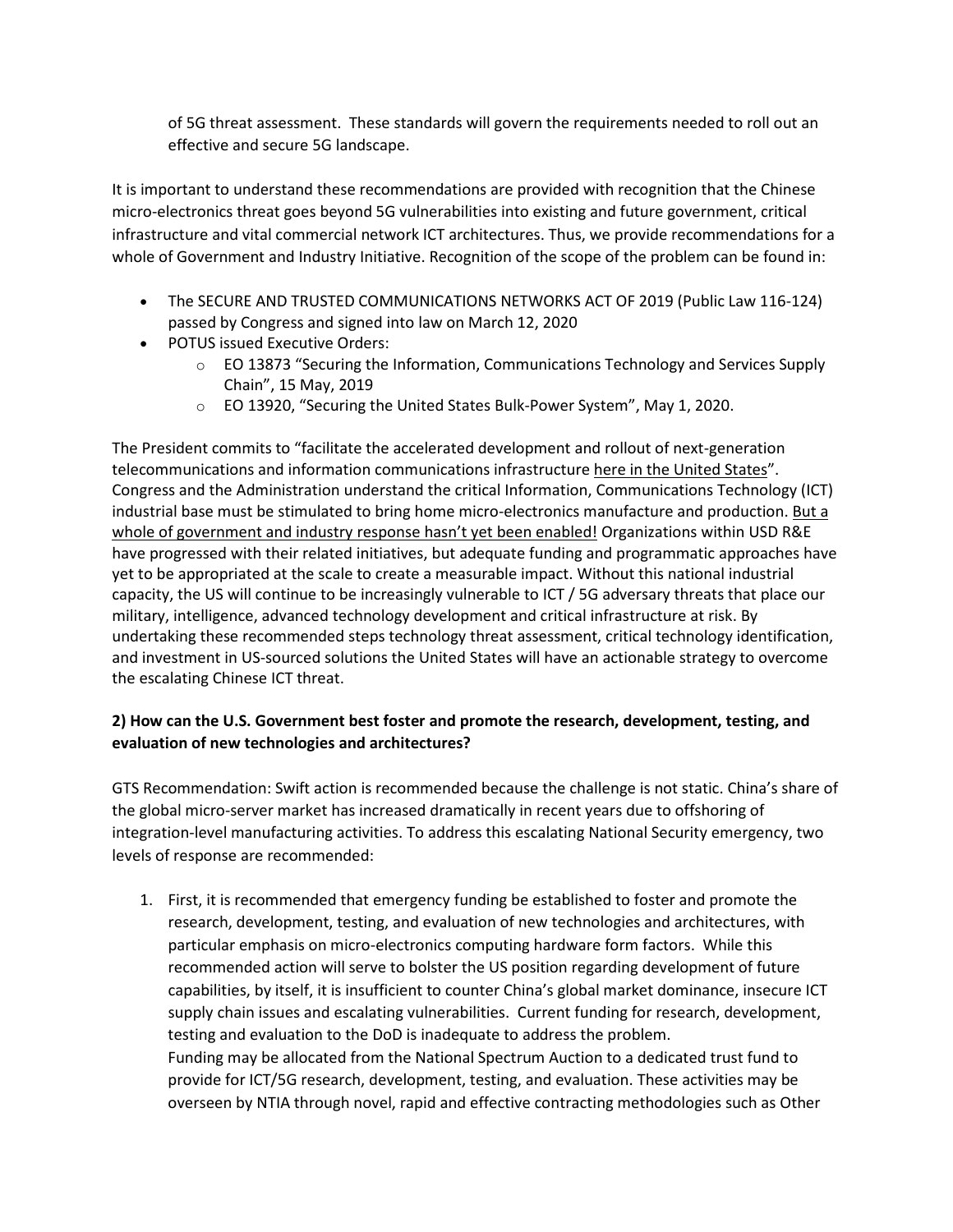Transaction Authorities and may be augmented by DoD funding to address defense and intel considerations.

2. Second, normal budgetary mechanism(s) should also be put in place to achieve and sustain private sector scaling to provide R&D and industrial capacity for production of critical microelectronics technologies identified and needed to compete with the Chinese globally. Without direct Government support, US industry cannot achieve manufacturing capacities necessary to compete globally. As the US operates in conjunction with our allies around the world, the security of their ICT architectures is also a significant vulnerability. As a result, our second level recommendation suggests the need for Commerce to work hand-in-hand through an established taskforce with the DoD and industry. Shared responsibility and resourcing are recommended to establish funding to increase industrial capacity in identified critical microelectronics technology arenas. *Consideration for resourcing innovative Small Business concerns to enable accelerated approaches to manufacturing to scale is necessary to foster emerging advanced micro-electronics such as US made micro-servers.*

Avenues for funding that should be considered include the National Spectrum Auction described in 1 above, the Defense Production Act, Title III, and Fiscal Year increases to established PE lines in NTIA and the DoD (e.g., OUSD R&E, DMEA, DARPA, Army, PEO C3T, Navy, NAVSEA, NAVAIR...). Using these normal budgetary approaches and mentioned novel funding approaches can serve to rapidly establish needed manufacturing capacities able to overcome 5G and ICT critical technology **threats.** 

# **3) What steps can the U.S. Government take to further motivate the domestic-based 5G commercial ecosystem to increase 5G research, development, and testing?**

GTS recommendations: The above described approach with a Government and industry taskforce is needed to motivate and incentivize a domestic-based 5G commercial ecosystem to increase 5G research, development, and testing. The objectives or goals for this approach include:

- Determine an approach to identify and fund US R&D and requisite industrial capacity for critical micro-electronics. Addressing R&D through production is necessary including for the following ICT:
	- $\circ$  ICT computing hardware: microprocessors, micro-servers, Field Programmable Gate Arrays (FPGAs), storage media, including high speed memory
	- o Communications technologies: wireless baseband processors, RF base station equipment and core network hardware
	- o Firmware for fixed and mobile computing hardware and wireless systems
	- $\circ$  Software for fixed, mobile computing systems and core network functions
- Create a micro-electronics industry public private partnership with funding that leverages industry expertise to analyze the affected micro-electronics, determines US-sourcing approaches and provides follow-on budgetary funding to:
	- o Enable private sector scaling to meet the challenge
	- $\circ$  Provide critical technology industrial capacity
	- $\circ$  Deliver secure critical infrastructure and government infrastructure for the future
- Establish a path of transition from research, development and testing into integration into the 5G ecosystem.
	- o Development of technology roadmap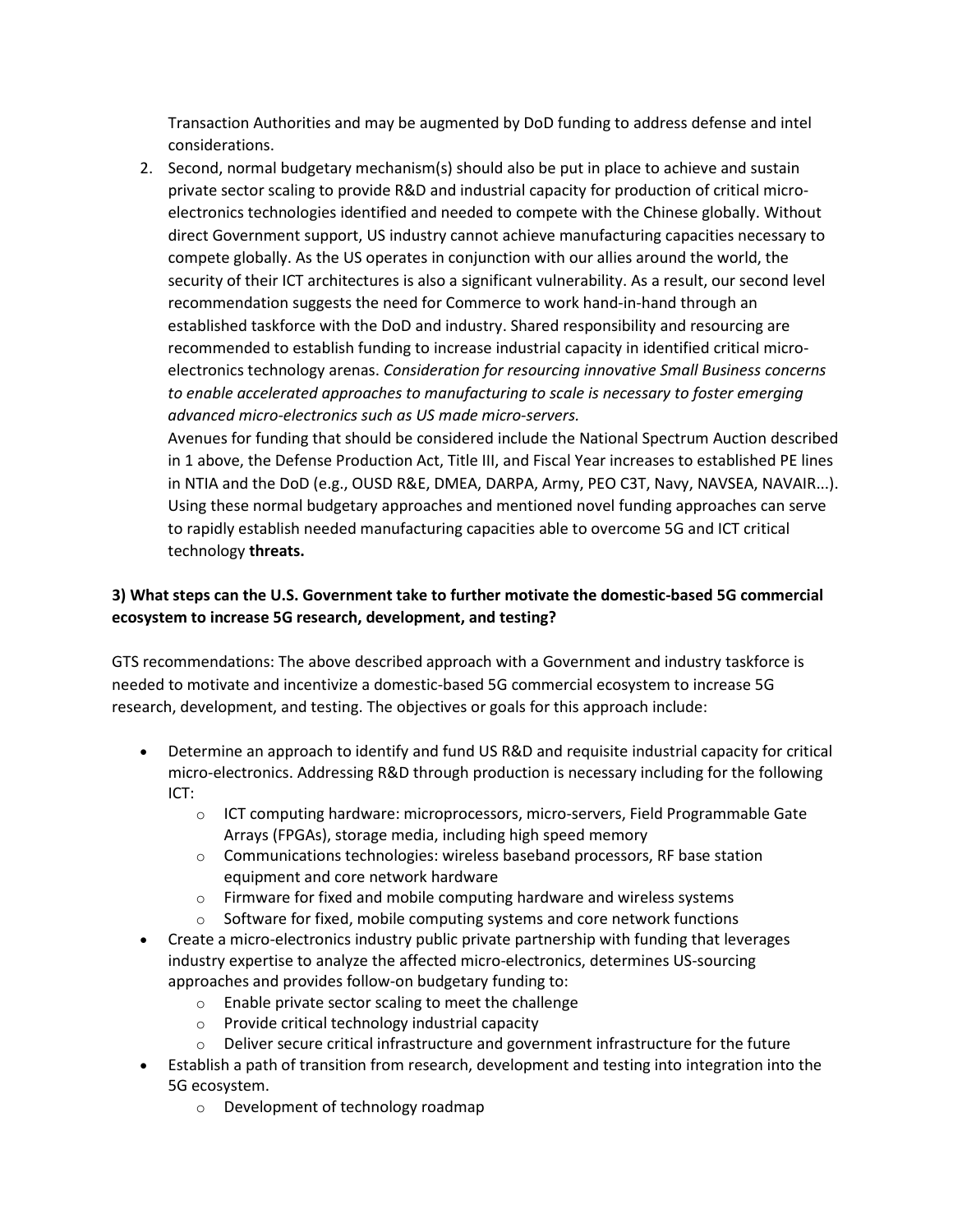$\circ$  Identify key integration partners for research, development, and test transition

GTS has been a leading developer of key technologies in this sphere for the past decade and has made significant investment to combat these escalating ICT threats. *As a small business GTS has led innovations in the micro-server market space with highly secure, US-sourced ICT innovations that can support the broad security concerns of the National Strategy to Secure 5G Implementation Plan.*

**4) What areas of research and development should the U.S. Government prioritize to achieve and maintain U.S. leadership in 5G? How can the U.S. Government create an environment that encourages private sector investment in 5G technologies and beyond? If possible, identify specific goals that the U.S. Government should pursue as part of its research, development, and testing strategy.** 

#### GTS Recommendation:

1. *Goal 1 and rationale: NTIA concentration on micro-electronics R&D, particularly US made microserver technologies should be a major priority for the 5G strategy*. The SECURE AND TRUSTED COMMUNICATIONS NETWORKS ACT OF 2019 goes a long way in identifying appropriate actions to replace insecure Chinese ICT components. GTS recommends, based on taskforce ICT analysis, that US sourcing for critical ICT components (e.g., micro-servers) be mandated for Government, critical infrastructure, and commercial communications / network architectures. Central to the goal is to establish a US critical 5G/ICT market scale that can sustain industry while it ramps up to address Chinese global competition.

*Goal 2 and rationale: A Government & industry taskforce must undertake a Technology Threat Assessment.* Leveraging DoD practices for supply chain risk mitigation and best commercial industry practices the taskforce should establish critical 5G/ICT technology vulnerabilities rapidly (in 90 days). Analysis will provide critical data to inform next-step onshoring criteria.

*Goal 3 and rationale: The taskforce should identify those 5G/ICT technologies most critically at risk of exploitation to establish onshoring or "US-sourcing" criteria. Armed with focused component level data on vulnerabilities, this identification will feed next step policy and funding.* 

*Goal 4 and rationale: The Government should invest in and mandate US-sourced solutions* – Establish the DoD and NTIA emergency and normal budgetary resources to enable US sourced solutions to achieve secure 5G/ICT supply chains.

**Line of Effort Two: Assess Risks to and Identify Core Security Principles of 5G Infrastructure.** 

## **1) What factors should the U.S. Government consider in the development of core security principles for 5G infrastructure?**

GTS Recommendation: As a National Security Agency (NSA), Commercial Solution for Classified (CSfC), Trusted Integrator (TI) we focus intently on secure architectures based on core security principles. Fundamental to any system security posture are Confidentiality, Integrity and Availability, affectionately known to information security experts as the CIA triad. With the implementation of CIA, a trusted information system can ensure that only authorized users may obtain access, information within the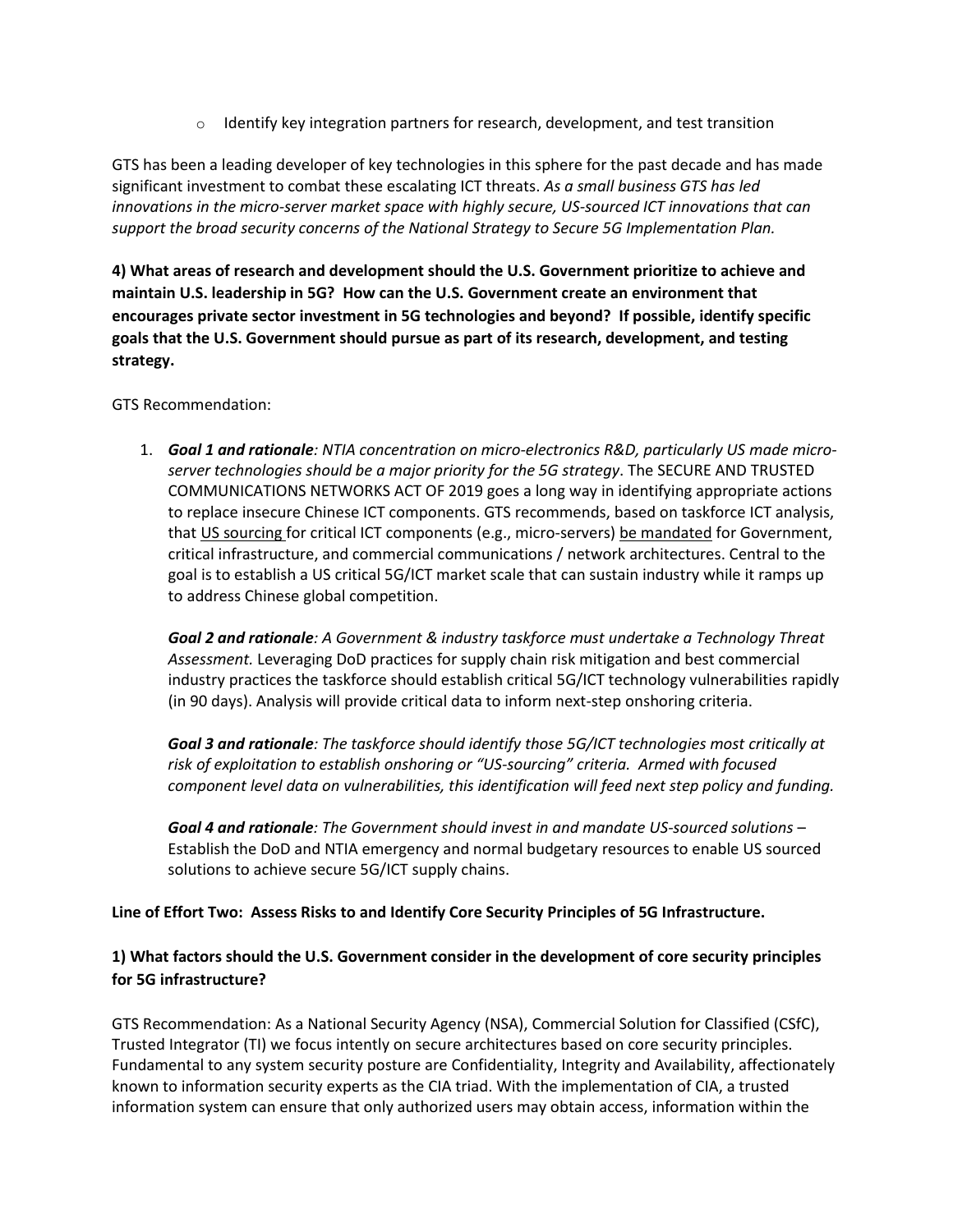system is complete and accurate, and information is always available as required. These core principles are directly applicable to the construction of secure 5G infrastructure.

# **2) What factors should the U.S. Government consider when evaluating the trustworthiness or potential security gaps in U.S. 5G infrastructure, including the 5G infrastructure supply chain? What are the gaps?**

GTS Recommendation: As a provider of mission critical computing systems employed in DoD combat systems, GTS has significant experience in the mitigation of supply chain related risk. Maximizing the authenticity and integrity of sub components, firmware and software is critical in the production of secure communication and computing systems. Key factors in the development of core security principles for 5G infrastructures include attributes for the source of supply and functional impact of the component, code or subsystem within the overall security architecture of the system.

- 1. *Factor 1 and rationale: Source of supply, within the supply chain, is of primary concern when evaluating risk associated with core security principles*. Attributes to evaluate of the delivering entity include location, availability, sustainability, integrity, pedigree, ownership, control and influence. Component selection and procurement should include chain of custody and certification of conformance to ordering specifications. Auditable evidence for each of the attributes is required to obtain and use trusted components with a 5G infrastructure.
- 2. *Factor 2 and rationale: Function of, and level of access for, a component, code module or subsystem is an additional concern in the evaluation of risk associated with the trustworthiness of material for use within a 5G environment*. Parts or code (including firmware and microcode) with direct access to key system elements come with significantly higher risk than parts with limited or no direct access to key system elements. For this reason, the consequence of integrating a malicious part can be significant considering the access afforded to the part or code module. Therefore, fundamentals of risk management indicate more attention is required for parts with high exploitation consequence.

# **3) What constitutes a useful and verifiable security control regime? What role should security requirements play, and what mechanisms can be used to ensure these security requirements are adopted?**

GTS Recommendation: A verifiable security control regime is constituted by evidence that controls and procedures are being followed and when not, appropriate corrective action was implemented. Security requirements play a critical role in defining security controls and procedures. Test is the primary method or mechanism to determine if controls are adequate and financial impact (either incentive based or punitive) is the best mechanism to ensure the security requirements are adopted. The recent push within DoD to adopt CMMC is a good example, in which contractors that do not meet the security controls can no longer submit an acceptable proposal. In this case, failure to meet the security requirements is heavily punitive for the noncompliant entity.

**4) Are there stakeholder-driven approaches that the U.S. Government should consider to promote adoption of policies, requirements, guidelines, and procurement strategies necessary to establish secure, effective, and reliable 5G infrastructure?**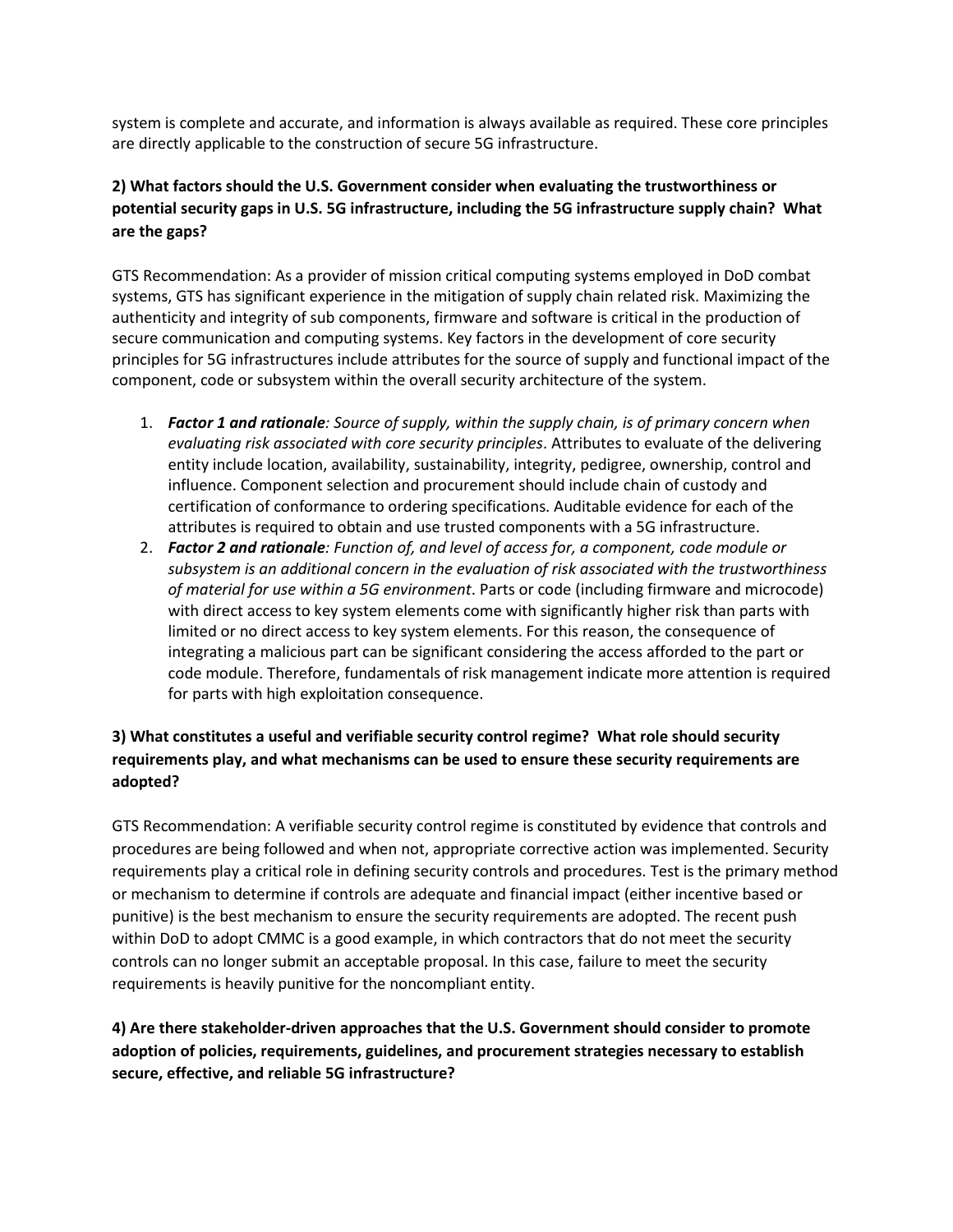GTS Recommendation: Stakeholders, including government, critical infrastructure, and public-private authorities (e.g., DoD, other Agency and State/local government networks, utilities, and quasi-public / private networks) all have different user objectives for their networks but the same or similar need for trusted network compliance. Providing a Federal "Secure Network Policy which include mandates and guidelines for component architecture (dependent on the criticality of the component and susceptibility to exploitation) would provide a common starting point for stakeholders. Implementing appropriate inspection and test protocols also based on criticality and potential for exploitation should be included in those policy requirements. Federal and State agencies should commit cyber resources to support stakeholder network design, and define and publish approved secure component lists. These lists should differentiate security requirements appropriate for level of criticality of network function and enable economically driven choice in component architectures appropriate for the security standard they operate under. It is critical to implement such provisions in a manner that supports the competitiveness of supply chain members, including sub component and foundry level production.

# **5) Is there a need for incentives to address security gaps in 5G infrastructure? If so, what types of incentives should the U.S. Government consider in addressing these gaps? Are there incentive models that have proven successful that could be applied to 5G infrastructure security?**

GTS Recommendation: Financial incentives are the most effective form of enticement for commercial entities. Performance based incentives have proven effective in defense and commercial industries. Tax and insurance related incentives are additional forms of indirect incentivization that are available to influence positive security outcomes. The government may also dictate which entities may use 5G spectrum and therefore may limit access to those frequencies to only providers that meet certain security standards. Disbarment, disqualification and financial penalties are an additional form of incentive with less effectivity since some organizations will decide not to participate due to risk of financial or business stature loss. Positive incentive models encourage wider participation than punitive incentive models. We believe a combination of the two can be effectively applied to 5G infrastructure security.

## **Line of Effort Three: Address Risks to U.S. Economic and National Security during Development and Deployment of 5G Infrastructure Worldwide.**

#### **1) What opportunities does the deployment of 5G networks worldwide create for U.S. companies?**

GTS Recommendation: 5G networks worldwide create an opportunity for US allied countries to implement a secure connection space for companies who adhere to USG requirements. These companies will be allowed and incentivized to deploy technical solutions to allied countries who have similar concerns to eliminate Chinese influence. We discuss the global elements of the Chinese threat in 3 ways: 1) Importance of understanding that the micro-server form factor market is accelerating in diverse applications; 2) Escalating dominance of Chinese in micro-server market has grown 50% in last 5 years and surpassed \$20B sales (micro-server alone) globally; 3) Huawei has demonstrated their market dominance can sway even allied approaches to instantiation of 5G architectures and that those market decisions have implications for US/allied network security. Until US micro-electronics companies can compete on an equal footing, Chinese expansion will continue.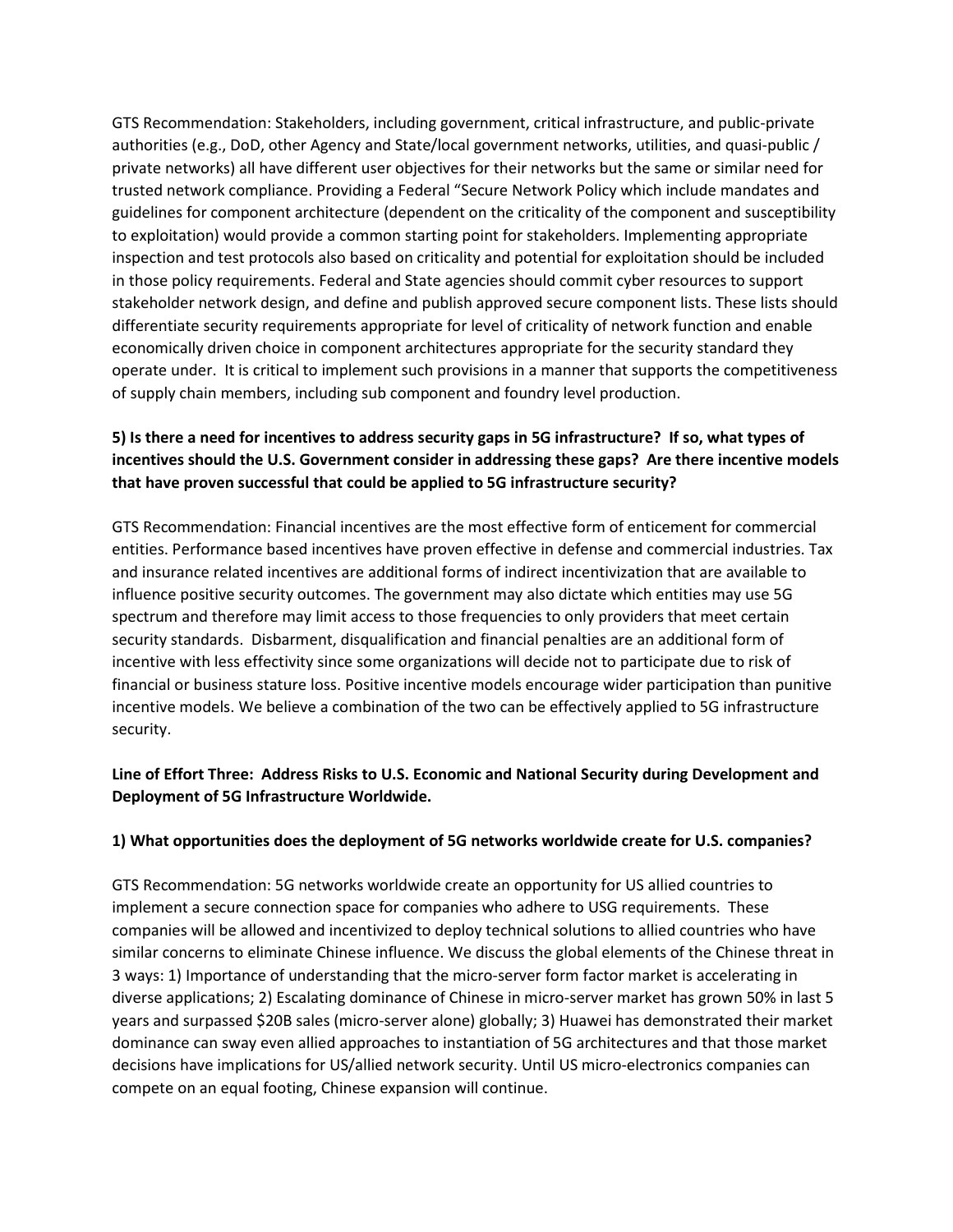### **2) How can the U.S. Government best address the economic and national security risks presented by the use of 5G worldwide?**

GTS Recommendation: The previously detailed 3 step solution is recommended. Until US microelectronics companies can compete on an equal footing, Chinese expansion will continue.

# **3) How should the U.S. Government best promote 5G vendor diversity and foster market competition?**

GTS Recommendation: Require US / allied sourcing/trusted supply chain practices for 5G architecture development in the US and influence allies to support same.

# **4) What incentives and other policy options may best close or narrow any security gaps and ensure the economic viability of the United States domestic industrial base, including research and development in critical technologies and workforce development in 5G and beyond?**

GTS Recommendation: Require US / allied sourcing/trusted supply chain practices for 5G architecture development in the US and influence allies to support same. Follow 3 steps to identify critical technologies to onshore.

**Line of Effort Four: Promote Responsible Global Development and Deployment of 5G.** 

# **1) How can the U.S. Government best lead the responsible international development and deployment of 5G technology and promote the availability of secure and reliable equipment and services in the market?**

GTS Recommendation:

- 1. Recognize there are malign and insecure supply chain actors
- 2. Develop alignment of international standards bodies (IEEE…) around secure supply chain processes including inspection methodologies

## **2) How can the U.S. Government best encourage and support U.S. private sector participation in standards development for 5G technologies?**

GTS Recommendation: It is critical that one of the charters of the task force be to speak on behalf of the U.S. Private sector. This is done within the semiconductor market via SIA. Since SIA is made up of multiple industry leaders it has the ability to speak on behalf of a majority of the semiconductor community. This allows for the best representation of the needs within semiconductors. The 5G taskforce should adopt these lessons learned and implement them.

## **3) What tools or approaches could be used to mitigate risk from other countries' 5G infrastructure? How should the U.S. Government measure success in this activity?**